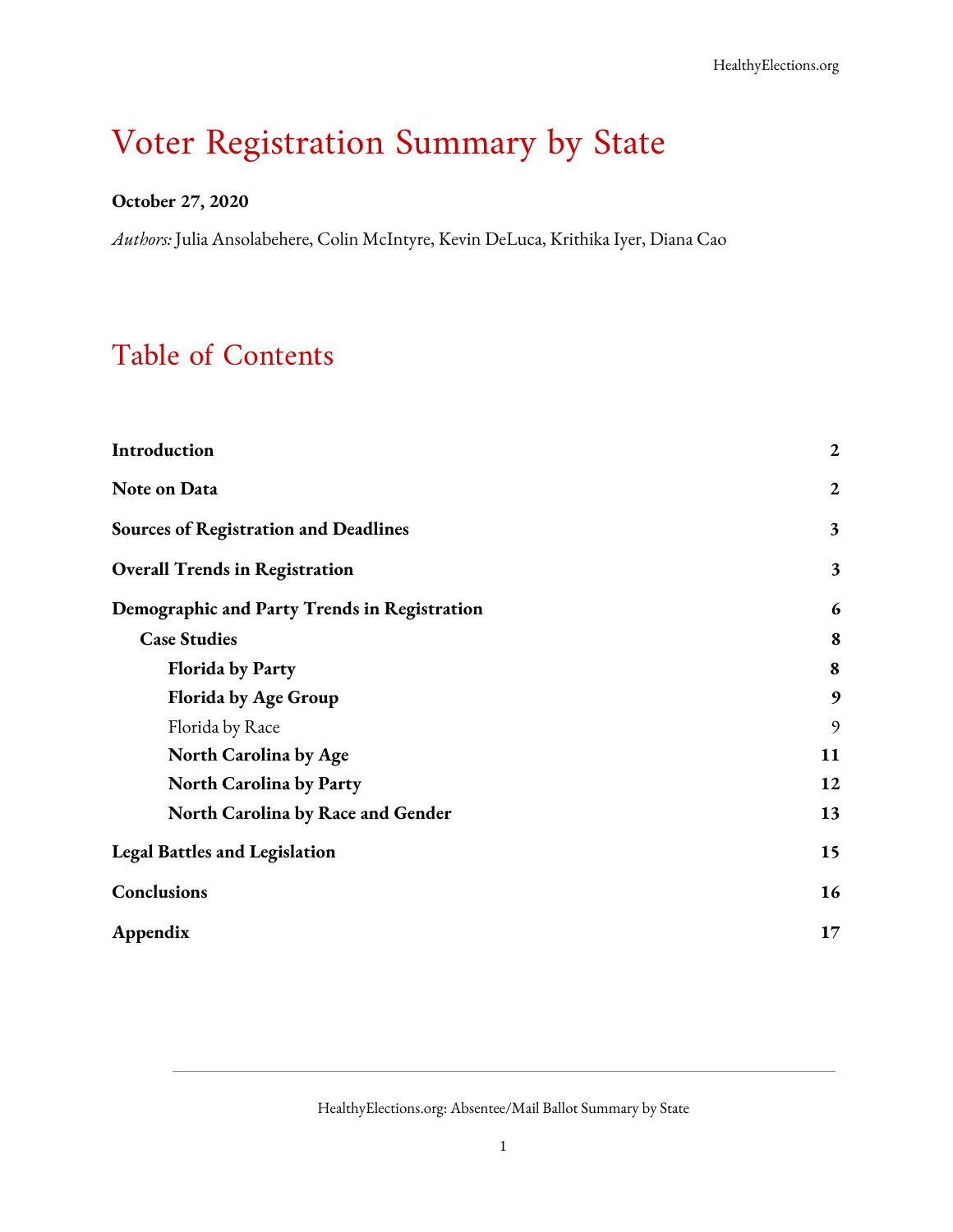### <span id="page-1-0"></span>Introduction

The coronavirus pandemic hit the US just as the 2020 state primaries season was beginning, affecting voter registration across the country. Pandemic measures strained registration processes throughout this year, seeing moving primary dates and deadlines, dramatic dips in registration rates in March and April, and new legislature and litigation surrounding access to registration. Prior to the first wave of coronavirus, countrywide registration rates from the 10 months leading to the general election were [already](https://insights.targetsmart.com/an-early-look-at-the-impact-of-the-covid-19-pandemic-on-voter-registration.html) higher than 2016. These rates slowed significantly in many states as pandemic measures took hold, but appear to be picking back up more recently; however, this has not shown to be a uniform trend across all states, especially accounting for different registration methods, deadlines, and coronavirus peaks and responses.

This report aims to summarize voter registration information in <u>state [reports](https://healthyelections.org/state-updates)</u> from the Healthy Elections Project and to expand on registration information that has emerged since, examining how 2020 monthly registration and breakdowns by party, race, and age differ from 2016. Florida and North Carolina will be used as demographic case studies, with charts on Georgia included in the appendix. In addition, current trends in laws and legal battles surrounding voter registration will be discussed.

### <span id="page-1-1"></span>Note on Data

This report makes use of administrative data from the states of Florida, North Carolina, Georgia, and Pennsylvania in order to determine registration dates, party, age, gender, and race, where available. We also draw on data from a report by the Center for Election [Innovation](https://electioninnovation.org/new-voter-registrations-in-2020/) & Research, which we supplement with the above state data, as well as publicly available registration numbers from the election offices in DC, Florida, Maryland, and Virginia.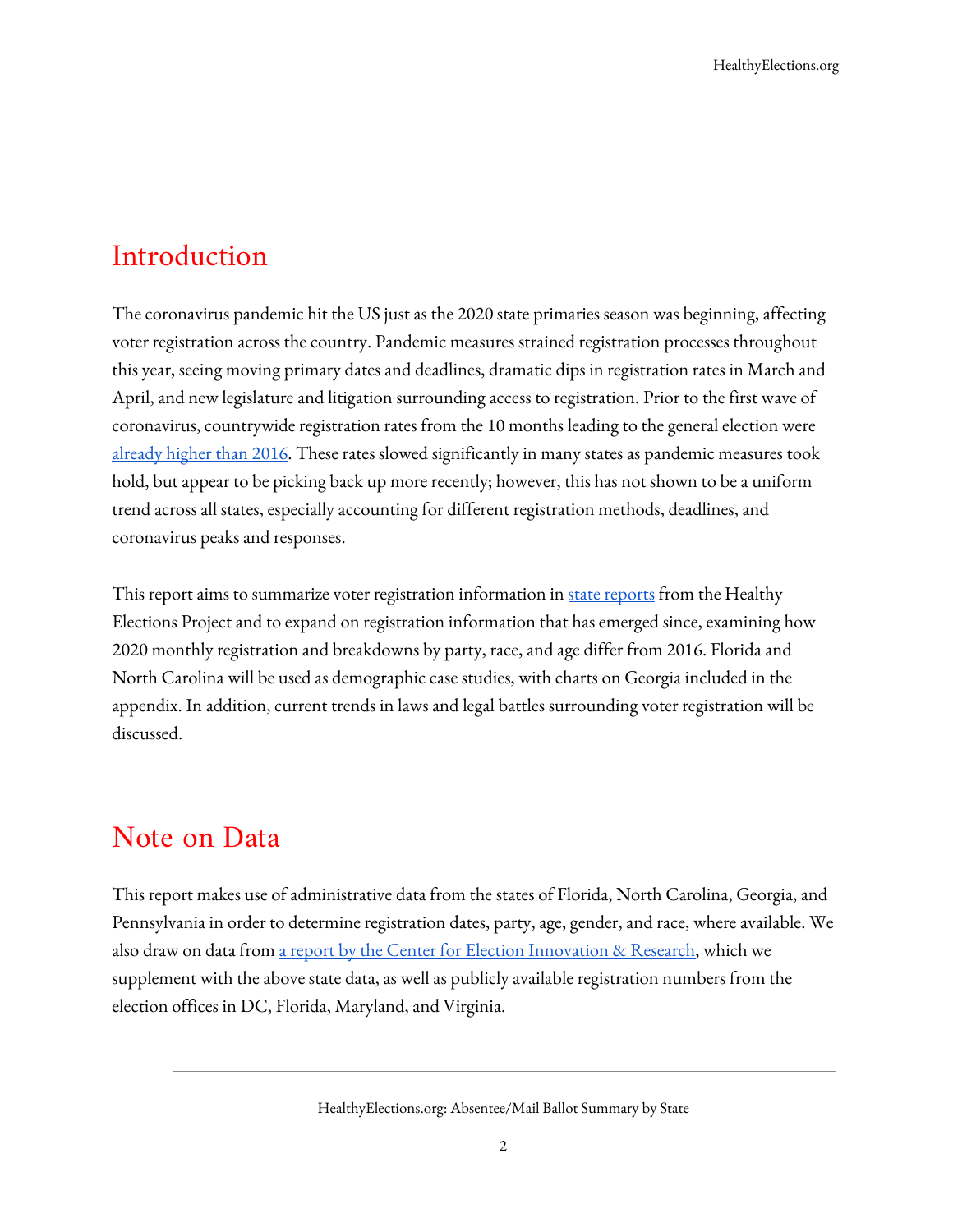### <span id="page-2-0"></span>Sources of Registration and Deadlines

With each state in charge of its own registration process, there are many variations in how voters are expected to register. Since the start of the pandemic, it does not appear that any states have appreciably changed their sources of registration, though deadlines have shifted considerably for several states, especially as some March primaries were delayed because of coronavirus. For the general election, states like Virginia and Florida have extended their deadlines because their online voter systems crashed on the last day to register. Florida's website crashed due to extraordinarily high traffic, "1.1 [million](https://www.nytimes.com/2020/10/06/us/florida-registration-voter-crash.html) [requests](https://www.nytimes.com/2020/10/06/us/florida-registration-voter-crash.html) per hour" according to Secretary of State Laurel M. Lee, so the state extended the registration deadline to 7 PM of the following day. Virginia extended the deadline by 48 hours after a [cut](https://www.cnn.com/2020/10/13/politics/virginia-voter-registration-system-election-2020/index.html) [fiber-optic](https://www.cnn.com/2020/10/13/politics/virginia-voter-registration-system-election-2020/index.html) cable took out the registration site for most of the day.

Most states offer registration through more than one source — often some combination of online, at the DMV, by mail, or in person at a clerk's office. Online registration has gained traction over the past four years, with several states, like North Carolina and Ohio, adopting it after the 2016 election. Most of the states that offer registration through their Department of Motor Vehicles (or variation thereof) see that as the most popular means of registration, surpassing online registration even in 2020. Texas, which does not offer online registration, has seen a large increase in voter registrations since 2016, with a record 16.9 million Texans [registered](https://www.usatoday.com/story/news/politics/elections/2020/10/13/election-2020-texas-sets-record-new-voter-registrations-since-2016/3644506001/) to vote this fall — in spite of a major slowdown in registrations in April and May.

### <span id="page-2-1"></span>Overall Trends in Registration

Voter registration country-wide saw a significant drop around the start of the pandemic, around late February and through March and April. Pre-pandemic, 2020 registration rates were on average higher than 2016, and seemed <u>on track to stay [higher](https://insights.targetsmart.com/an-early-look-at-the-impact-of-the-covid-19-pandemic-on-voter-registration.html)</u>. Registration rates began to pick back up by the start of May and have continued to rise since, as can be seen in the chart below, which aggregates registration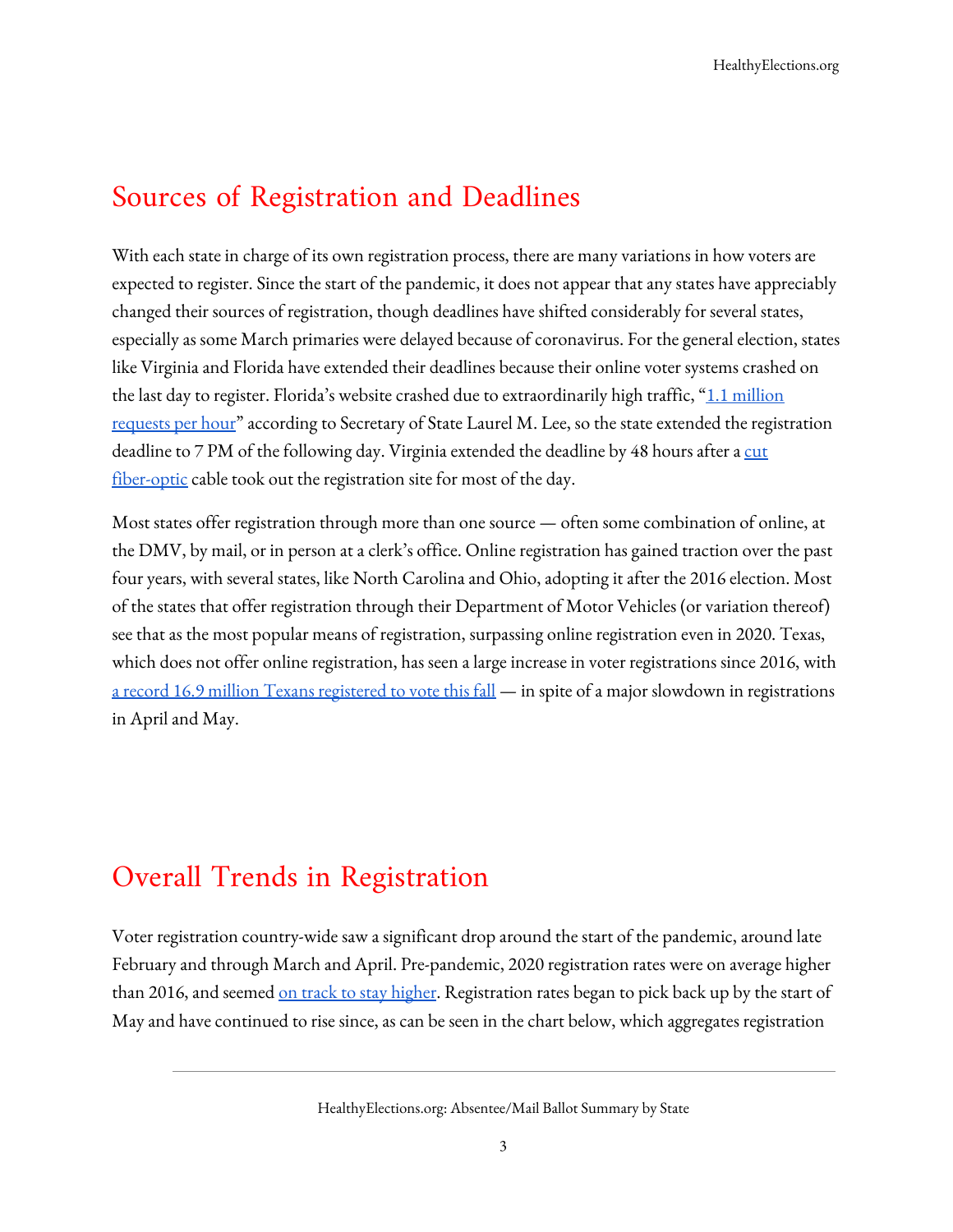numbers from select states based on data from a report by the Center for Election [Innovation](https://electioninnovation.org/new-voter-registrations-in-2020/) & [Research,](https://electioninnovation.org/new-voter-registrations-in-2020/) as well as the Pennsylvania voter file, obtained directly from the state election office.



Not all states have registration data to the current month. In the chart below, we've collected the most recent registration numbers that were publicly available, in combination with data from the [Center](https://electioninnovation.org/new-voter-registrations-in-2020/) for Election [Innovation](https://electioninnovation.org/new-voter-registrations-in-2020/) & Research report. In a number of states, there are significantly fewer registrants in March and April of 2020 than 2016, but many states like Florida, Maryland, Illinois, and Virginia have been making up for those dips more recently, starting around June (Table 1). From the data we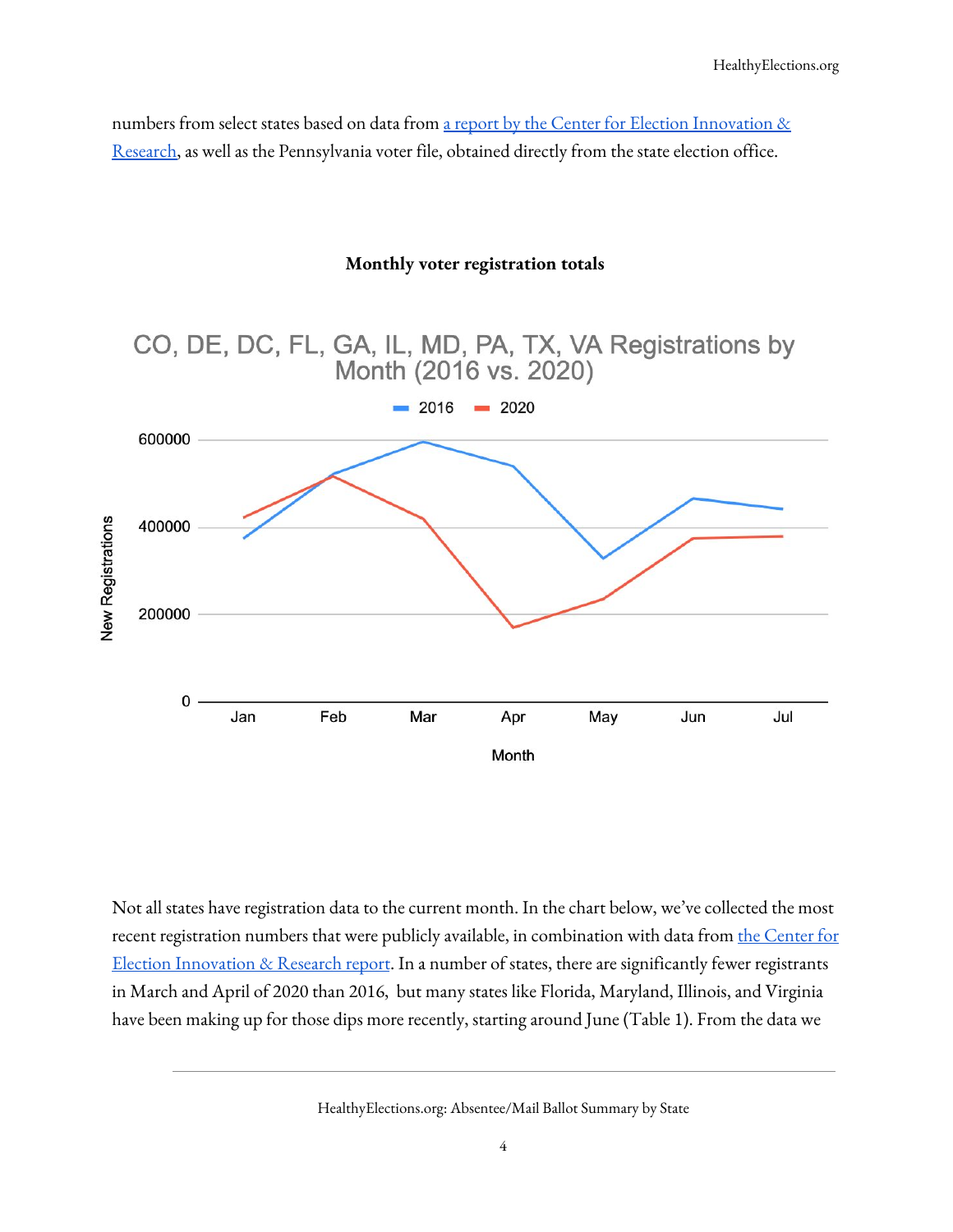have, several states still seem to have a registration deficit in comparison to 2016 numbers, though it's possible gains were made in the months we don't have data for.

| Month | AZ        | CA         | CO        | DE       | DC       | <b>FL</b>         | <b>GA</b> | IL        | MD        | <b>NC</b> | TX         | VA        |  |
|-------|-----------|------------|-----------|----------|----------|-------------------|-----------|-----------|-----------|-----------|------------|-----------|--|
|       | 2016      |            |           |          |          |                   |           |           |           |           |            |           |  |
| Jan   | 25,852    | 87,574     | 17,024    | 3,007    | 2,840    | 50,231            | 34,952    | 44,040    | 19,580    | 35,213    | 132,860    | 20,032    |  |
| Feb   | 51,155    | 103,377    | 20,707    | 3,629    | 2,954    | 87,351            | 40,976    | 99,674    | 29,122    | 84,357    | 143,795    | 36,911    |  |
| Mar   | 48,614    | 174,278    | 25,627    | 5,124    | 4,706    | 73,627            | 44,150    | 52,782    | 40,497    | 58,272    | 170,607    | 44,171    |  |
| Apr   | 30,668    | 185,478    | 22,204    | 3,818    | 4,157    | 52,508            | 37,028    | 76,098    | 26,655    | 73,341    | 143,199    | 20,460    |  |
| May   |           |            | 23,398    | 3,375    | 5,714    | 47,571            | 30,241    | 59,750    | 5,828     |           | 91,205     | 26,239    |  |
| Jun   |           |            | 27,049    | 3,717    | 2,682    | 66,487            | 40,712    | 48,342    | 55,296    |           | 116,884    | 23,135    |  |
| Jul   |           |            | 28,736    | 3,944    | 1,319    | 86,696            | 45,219    | 32,552    | 33,742    |           | 100,535    | 34,039    |  |
| Aug   |           |            |           | 4,399    | 5,614    | 112,511           | 49,274    | 61,559    | 35,659    |           | 158,951    | 50,634    |  |
| Sep   |           |            |           | 6,106    | 8,399    | 130,371           | 81,353    | 107,792   | 41,704    |           | 189,652    | 72,950    |  |
| Oct   |           |            |           | 5,709    | 20,430   | 196,321           | 114,926   | 186,653   | 70,932    |           | 391,748    | 131,657   |  |
| Nov   |           |            |           | 4,686    | 1,536    | 40,015            | 38,255    | 64,406    | 24,097    |           | 128,861    | 16,822    |  |
| Dec   |           |            |           |          | 19,780   | 30,917            | 29,102    |           | 26,436    |           | 106,703    | 13,301    |  |
|       |           |            |           |          |          | 2020              |           |           |           |           |            |           |  |
| Jan   | 33,229    | 151,595    | 20,301    | 3,276    | 3,334    | 77,466            | 38,573    | 44,443    | 21,532    | 111,990   | 134,559    | 25,934    |  |
| Feb   | 50,853    | 238,281    | 33,430    | 3,353    | 3,348    | 109,859           | 55,386    | 68,455    | 20,708    | 54,053    | 130,080    | 29,507    |  |
| Mar   | 31,872    | 176,810    | 19,141    | 2,535    | 2,225    | 54,872            | 26,284    | 47,899    | 23,864    | 54,807    | 129,424    | 31,492    |  |
| Apr   | 10,249    | 38,970     | 6,425     | 589      | 1,281    | 21,031            | 15,484    | 21,332    | 10,061    | 35,484    | 34,694     | 5,467     |  |
| May   |           | 59,858     | 16,240    | 1,607    | 1,925    | 34,297            | 21,294    | 22,949    | 23,488    | 23,517    | 35,678     | 8,239     |  |
| Jun   |           | 142,051    | 33,133    | 3,028    | 3,435    | 77,877            | 39,146    | 34,864    | 14,674    | 41,444    | 118,333    | 13,686    |  |
| Jul   |           | 170,114    | 28,224    | 4,045    | 2,151    | 109,806           | 20,224    | 40,924    | 25,719    | 69,271    | 103,389    | 35,516    |  |
| Aug   |           |            |           |          | 3,383    | 123,582           |           | 72,249    | 41,433    | 98,702    | 157,003    | 52,287    |  |
| Sep   |           |            |           |          | 5,136    |                   |           |           | 63,684    |           |            |           |  |
|       |           |            |           |          |          | <b>Difference</b> |           |           |           |           |            |           |  |
| Jan   | 7,377     | 64,021     | 3,277     | 269      | 494      | 27,235            | 3,621     | 403       | 1,952     | 76,777    | 1,699      | 5,902     |  |
| Feb   | $-302$    | 134,904    | 12,723    | $-276$   | 394      | 22,508            | 14,410    | $-31,219$ | $-8,414$  | $-30,304$ | $-13,715$  | $-7,404$  |  |
| Mar   | $-16,742$ | 2,532      | $-6,486$  | $-2,589$ | $-2,481$ | $-18,755$         | $-17,866$ | $-4,883$  | $-16,633$ | $-3,465$  | $-41,183$  | $-12,679$ |  |
| Apr   | $-20,419$ | $-146,508$ | $-15,779$ | $-3,229$ | $-2,876$ | $-31,477$         | $-21,544$ | $-54,766$ | $-16,594$ | $-37,857$ | $-108,505$ | $-14,993$ |  |
| May   |           |            | $-7,158$  | $-1,768$ | $-3,789$ | $-13,274$         | $-8,947$  | $-36,801$ | 17,660    |           | $-55,527$  | $-18,000$ |  |
| Jun   |           |            | 6,084     | $-689$   | 753      | 11,390            | $-1,566$  | $-13,478$ | $-40,622$ |           | 1,449      | $-9,449$  |  |
| Jul   |           |            | $-512$    | 101      | 832      | 23,110            | $-24,995$ | 8,372     | $-8,023$  |           | 2,854      | 1,477     |  |

**Table 1: Voter registration numbers by state, monthly total, and year.**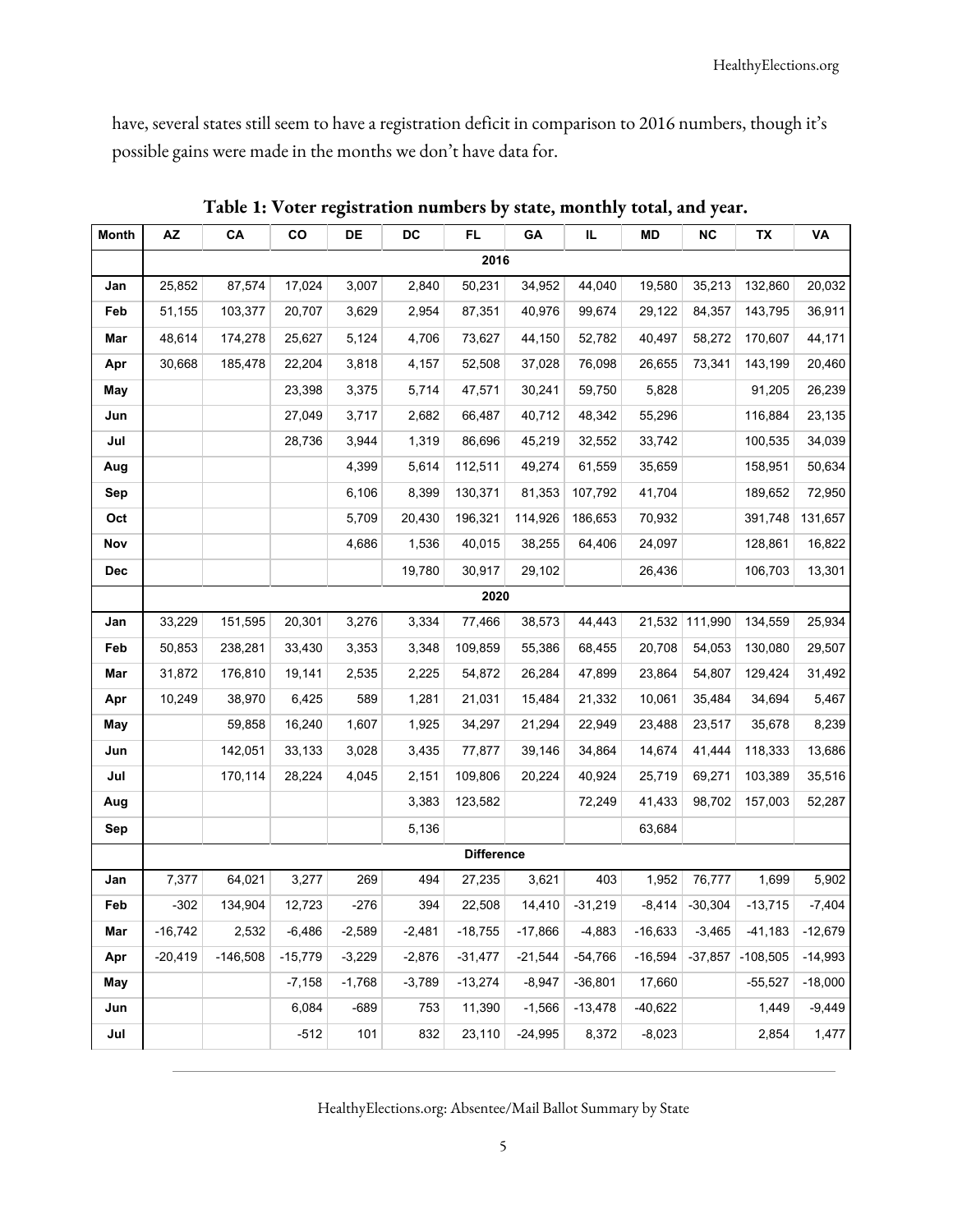| Aug                  |           |        |          |        | $-2.231$  | 11,071 | 10,690           | 5,774     | $-1.948$         | 1,653   |
|----------------------|-----------|--------|----------|--------|-----------|--------|------------------|-----------|------------------|---------|
| Sep                  |           |        |          |        | $-3,263$  |        |                  | 21,980    |                  |         |
| <b>Diff</b><br>Total | $-30,086$ | 54,949 | $-7,851$ | -8.181 | $-12.167$ | 31,808 | -56,887 -121,682 | $-42,920$ | $5,151$ -214,876 | -53,493 |

### <span id="page-5-0"></span>Demographic and Party Trends in Registration

Despite the pandemic, most states tracked below have more voters registered in 2020 over 2016 (Table 2). The only exception to date is Washington, which has about 240,000 fewer voters registered compared to 2016, as of September. There has been variation in party registration within states, however: The share of Democrats registered decreased in Florida, Kentucky, North Carolina, and Pennsylvania, while the share of Republicans registered decreased in New York and North Carolina. Florida and New York also experienced a larger increase in the portion of unaffiliated registrants compared to either Democratic or Republican party affiliates.

|                     | Year         | <b>Total</b><br>registered (as<br>of Sept) | <b>Democrat</b> | Republican | <b>Minor Party</b> | <b>Unaffiliated</b> |
|---------------------|--------------|--------------------------------------------|-----------------|------------|--------------------|---------------------|
|                     | 2016         | 11,943,467                                 | 37.85%          | 35.11%     | 2.86%              | 24.18%              |
|                     | 2020         | 13,536,830                                 | 36.80%          | 35.17%     | 1.09%              | 26.90%              |
| <b>Florida</b>      | diff inshare | 1,593,363                                  | $-1.05$         | 0.06       | $-1.77$            | 2.72                |
|                     | 2016         | 6,637,939                                  |                 |            |                    |                     |
| Georgia - as of     | 2020         | 7,024,692                                  |                 | --         | --                 |                     |
| 9/1                 | diff inshare | 386,753                                    |                 |            |                    |                     |
| Kentucky -          | 2016         | 3,300,000                                  | 51%             | 40%        |                    | 9%                  |
| 2016<br>approximate | 2020         | 3,517,567                                  | 47.50%          | 43.58%     | 0.42%              | 8.50%               |
| (by mid oct.)       | diff inshare | 217,567                                    | $-3.50$         | 3.58       |                    | $-0.08$             |
|                     | 2016         | 1,058,444                                  | 31.97%          | 26.96%     | 4.74%              | 36.34%              |
| Maine - as of       | 2020         | 1,063,383                                  | 36.37%          | 27.75%     | 3.92%              | 31.95%              |
| 7/14                | diff inshare | 4,939                                      | 4.40            | 0.79       | $-0.82$            | $-4.39$             |
|                     | 2016         |                                            |                 |            | --                 |                     |
| <b>Michigan</b>     | 2020         | 7,915,352                                  |                 | --         | --                 |                     |
| Minnesota - as      | 2016         | 3,123,453                                  |                 |            |                    |                     |
| of 5/1              | 2020         | 3,392,082                                  |                 |            |                    |                     |

**Table 2: Comparison of 2016 and 2020 voter registration numbers by state and party**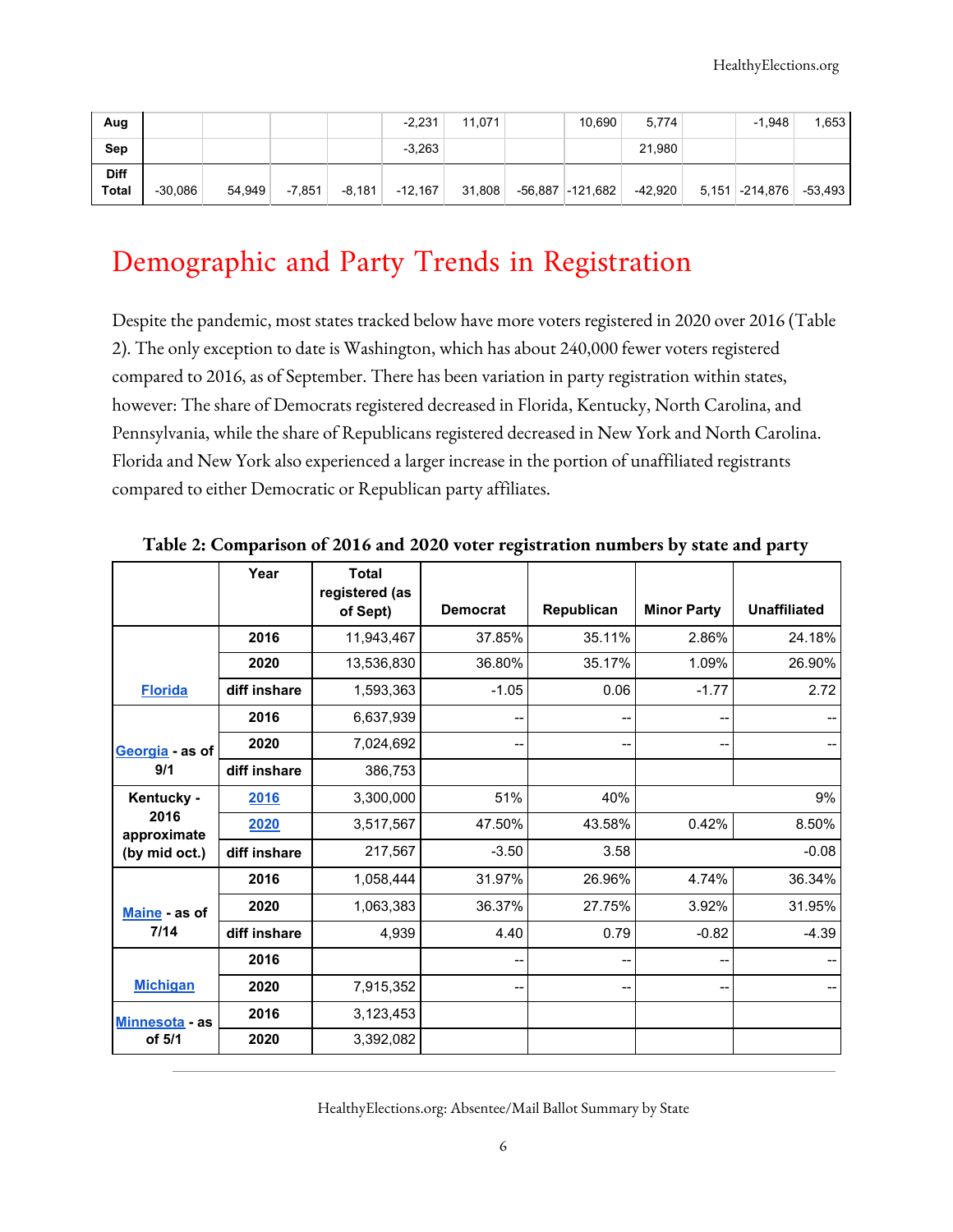|                       | 2016 - April  | 11,726,842 | 49.40%  | 23.29%  | 6.06%   | 21.25% |  |  |
|-----------------------|---------------|------------|---------|---------|---------|--------|--|--|
|                       | 2020 - Feb.   | 12,971,543 | 50.60%  | 21.92%  | 1.92%   | 25.55% |  |  |
| <b>New York</b>       | diff inshare  | 1,244,701  | 1.20    | $-1.37$ | $-4.14$ | 4.30   |  |  |
|                       | 2016          | 6,749,460  | 39.77%  | 30.22%  | 0.44%   | 29.57% |  |  |
|                       | 2020          | 7,200,188  | 35.76%  | 30.16%  | 0.72%   | 33.37% |  |  |
| <b>North Carolina</b> | diff inshare  | 450,728    | $-4.01$ | $-0.06$ | 0.28    | 3.80   |  |  |
| Ohio                  |               |            |         |         |         |        |  |  |
|                       | $2016 - 4/26$ | 8,273,703  | 49.10%  | 37.78%  |         | 13.12% |  |  |
|                       | $2020 - 6/2$  | 8,599,294  | 47.59%  | 38.27%  |         | 14.14% |  |  |
| <b>Pennsylvania</b>   | diff inshare  | 325,591    | $-1.51$ | 0.49    |         | 1.02   |  |  |
|                       | 2016          | 14,238,436 |         |         |         |        |  |  |
|                       | 2020          | 16,211,198 |         |         |         |        |  |  |
| <b>Texas</b>          | diff inshare  | 1,972,762  |         |         |         |        |  |  |
|                       | 2016          | 4,872,385  |         |         |         |        |  |  |
|                       | 2020          | 4,630,377  |         |         |         |        |  |  |
| <b>Washington</b>     | diff inshare  | $-242,008$ |         |         |         |        |  |  |
|                       | 2016          | 3,505,062  |         |         |         |        |  |  |
|                       | 2020          | 3,583,804  |         |         |         |        |  |  |
| <b>Wisconsin</b>      | diff inshare  | 78,742     |         |         |         |        |  |  |

North [Carolina](https://vt.ncsbe.gov/RegStat/) and [Georgia](https://sos.ga.gov/index.php/Elections/voter_registration_statistics) are the only two states that report racial demographic data of registrants (Table 3). In North Carolina, interestingly, while white and Black voter registration rates decreased slightly, the 'Other' category doubled. This may be caused by a "rise in [nones."](http://www.oldnorthstatepolitics.com/2020/08/lay-of-political-land-nc-voters.html) Prior to 2016, around 3% of voters did not provide ethnicity or racial information, but this number [jumped](https://www.ncdemography.org/2020/09/09/who-are-ncs-new-voters-a-2020-update/) to 19% of new voters in 2020.

| Table 3: Comparison of 2016 and 2020 voter registration numbers by state and demographic |  |  |  |
|------------------------------------------------------------------------------------------|--|--|--|
|                                                                                          |  |  |  |

|           | 2016 - % registrants by race |              |                 |              |              |        | 2020 - % registrants by race |                 |       |               |  |
|-----------|------------------------------|--------------|-----------------|--------------|--------------|--------|------------------------------|-----------------|-------|---------------|--|
|           | <b>White</b>                 | <b>Black</b> | <b>Hispanic</b> | <b>Asian</b> | <b>Other</b> | White  | <b>Black</b>                 | <b>Hispanic</b> | Asian | <b>Other</b>  |  |
| <b>NC</b> | 69.76%                       | 22.26%       | 2.34%           | $- -$        | 7.16%        | 64.47% | 20.75%                       | 3.08%           | --    | 14.01<br>$\%$ |  |
| GA        | 56.27%                       | 29.96%       | 2.60%           | 1.98%        | 9.19%        | 52.92% | 29.99%                       | 3.50%           | 2.52% | 1.81%         |  |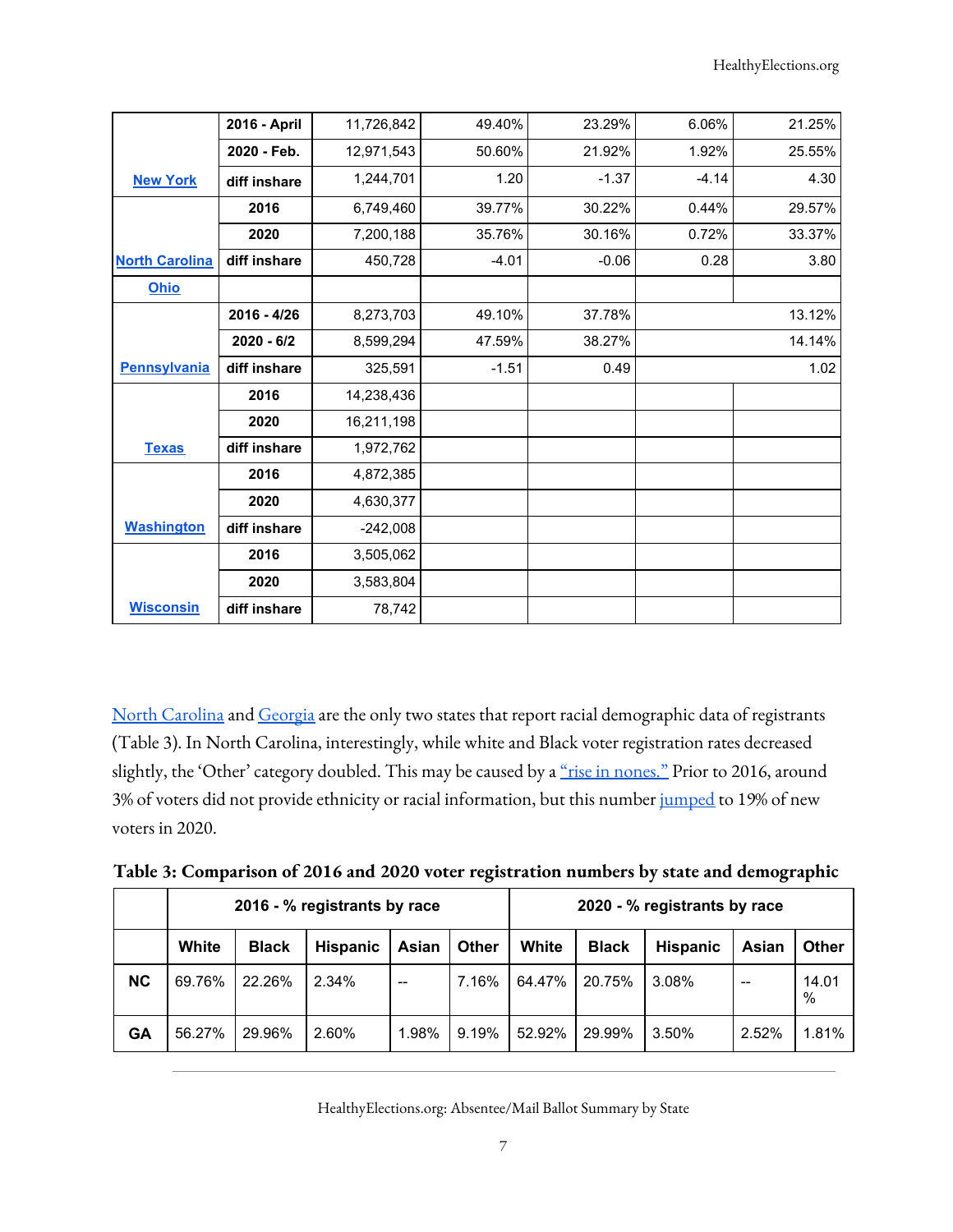#### **Case Studies**

<span id="page-7-0"></span>Using data from the voter files of Florida and North Carolina, we've taken a look at registration trends by week in the past four presidential election years. The charts here are broken out by party, race, age group, and gender, wherever it seems like there might be something to say.

Overall findings include a recent surge in Republican registrations in Florida and North Carolina, [as](https://www.nytimes.com/2020/10/19/us/politics/vote-registration-Florida-North-Carolina-Pennsylvania.html) [reported](https://www.nytimes.com/2020/10/19/us/politics/vote-registration-Florida-North-Carolina-Pennsylvania.html) on by *The New York [Times](https://www.nytimes.com/2020/10/19/us/politics/vote-registration-Florida-North-Carolina-Pennsylvania.html)*, as well as a universal drop in registrations across all demographic and party groups at the start of the pandemic. Some racial and age groups recovered more quickly than others, however, as seen in the Florida study below.

#### **Florida by Party**

<span id="page-7-1"></span>In Florida, where Democrats have historically had a registration advantage, Republican voter registration rates surged in recent months. Democratic registration rates, on the other hand, have remained more consistent with 2016 numbers. It may be interesting to note, as well, that there has also been a rise in registrations from voters choosing not to be affiliated with either the Republican or the Democratic parties.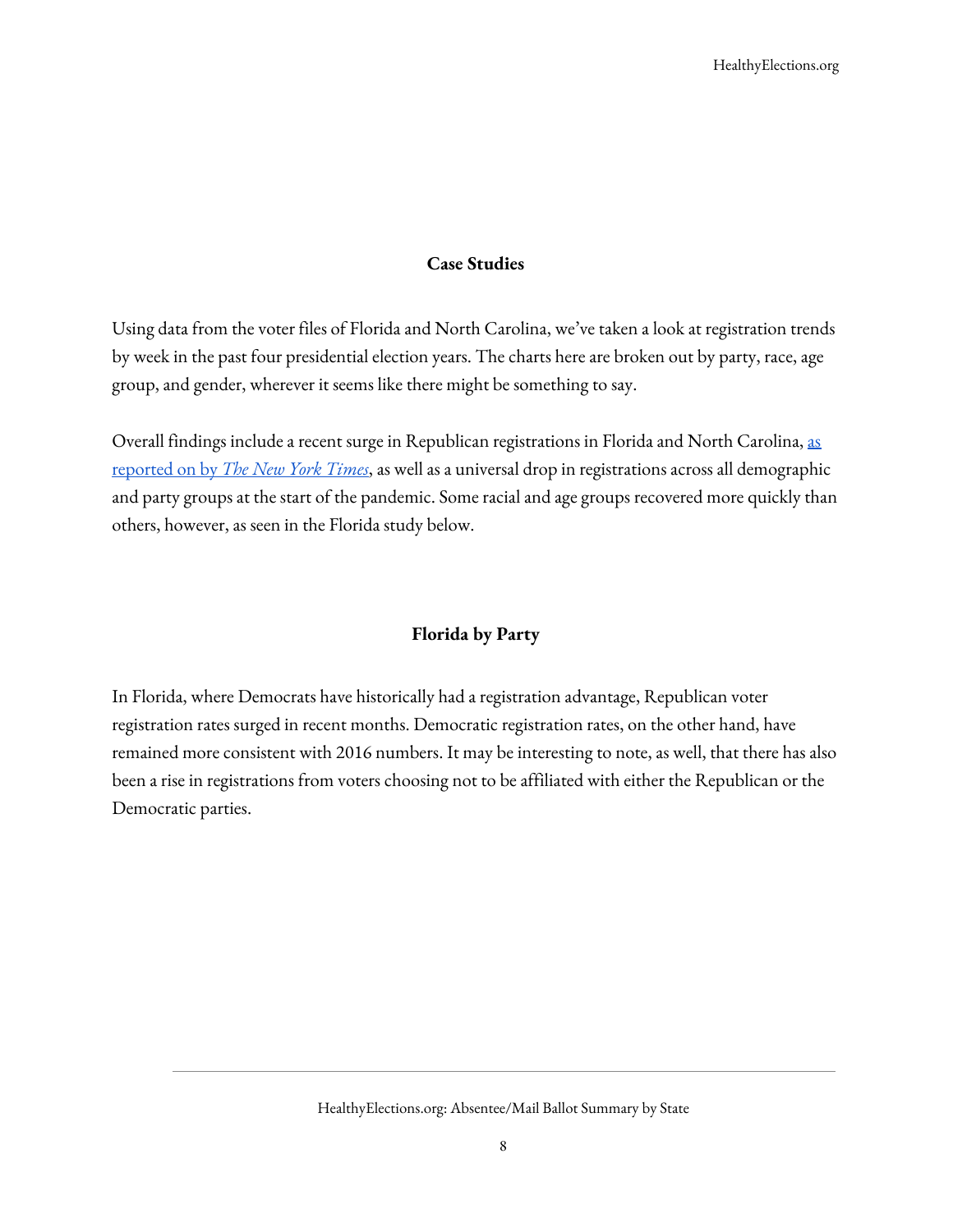

**Florida by Age Group**

<span id="page-8-0"></span>While voters in all age brackets saw a decline in registrations in April, all age groups began to recover registrations in the summer months, with the largest recoveries in registrations coming from voters aged 30+. Voters aged 18-29 still had not recovered 2016 numbers of registration by mid-September, however (and as expected, voters aged 18-29 make up the largest share of new registrants).



HealthyElections.org: Absentee/Mail Ballot Summary by State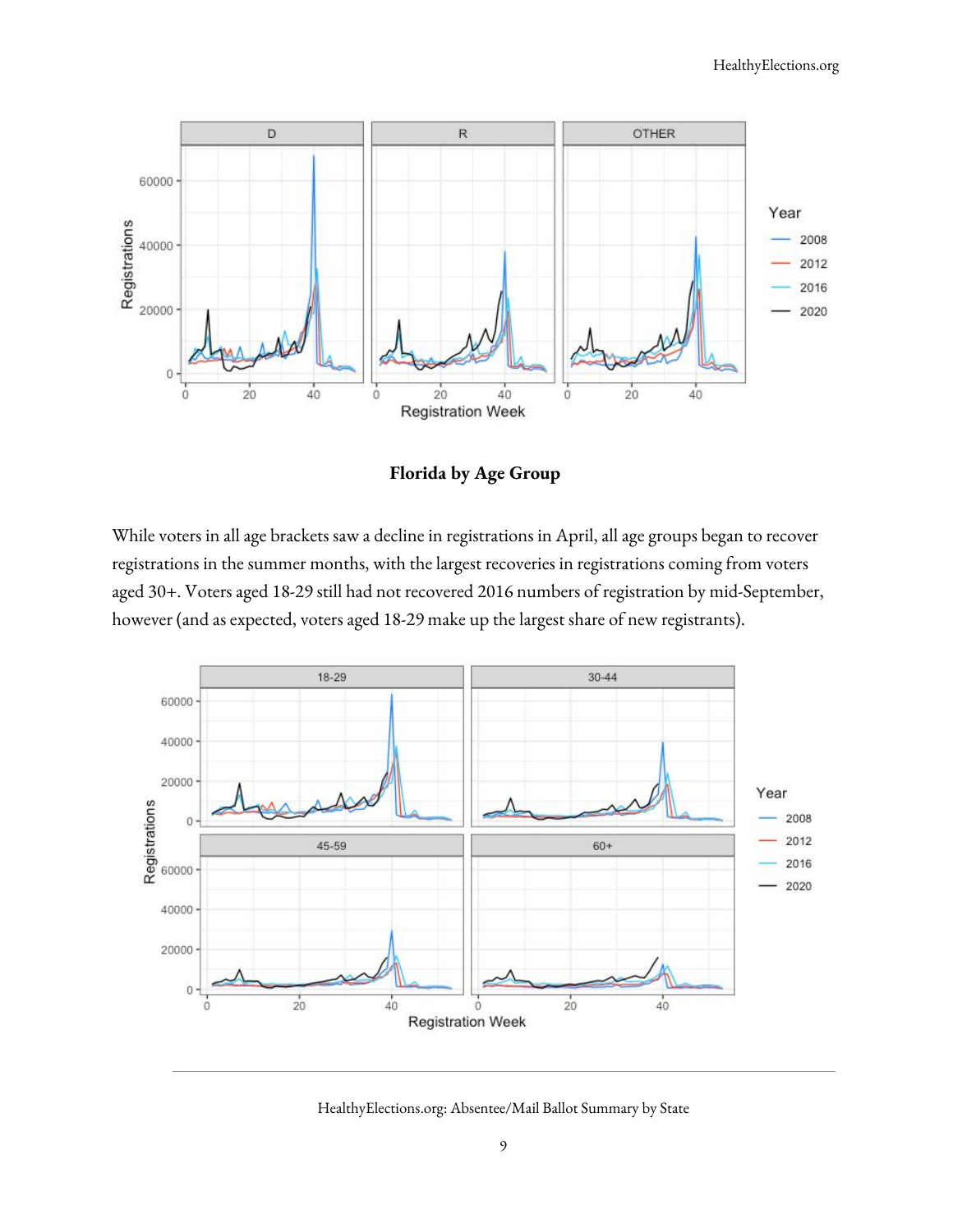#### **Florida by Race**

<span id="page-9-0"></span>More variation in registration is seen across racial demographics of voters. While registrations across races dipped in April 2020, at the start of the pandemic, registrations for white voters fully recovered, with registrations in recent weeks surpassing 2016 rates. However, for Black voters and for Hispanic voters, especially, there is no comparable recovery.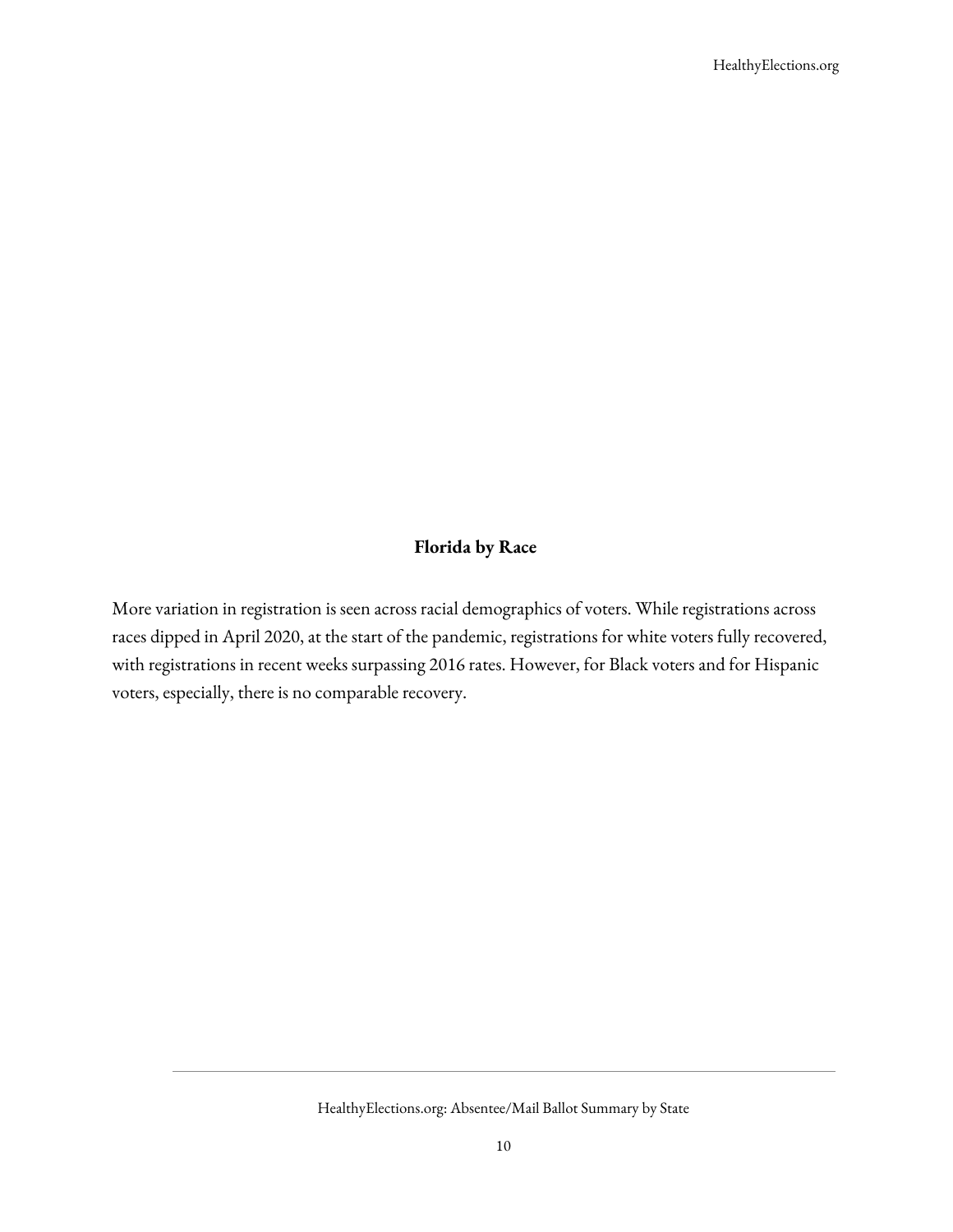#### HealthyElections.org



HealthyElections.org: Absentee/Mail Ballot Summary by State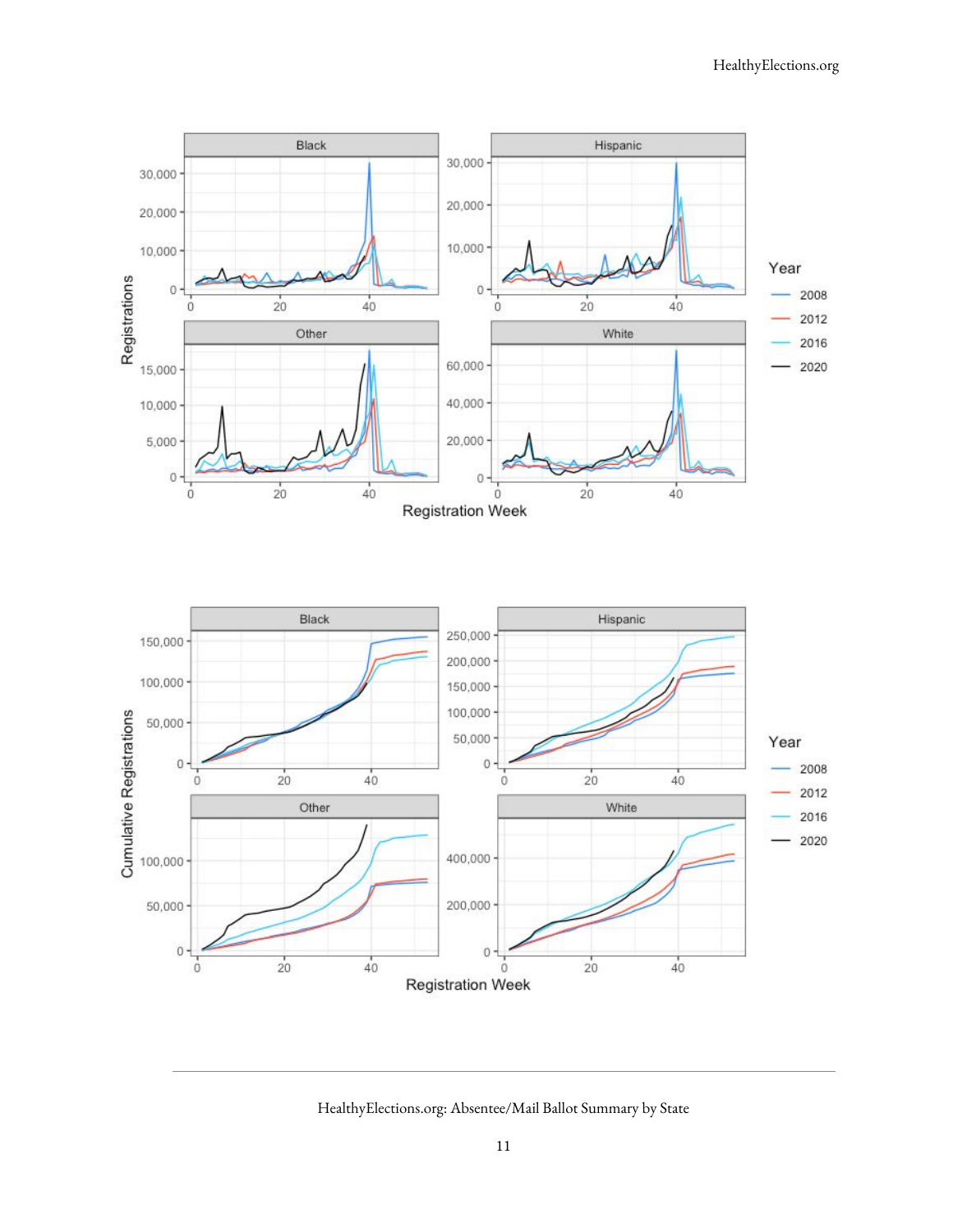#### **North Carolina by Age**

<span id="page-11-0"></span>North Carolina has seen voter registrations recover to better-than-normal rates of registrations across all age groups in the last few months. Interestingly, the youngest groups did not have much improvement over previous years until the last few weeks, while voters over 30, and especially those over 60 have been seeing elevated registration numbers for months now. This could be due to the higher baseline for younger voters.



HealthyElections.org: Absentee/Mail Ballot Summary by State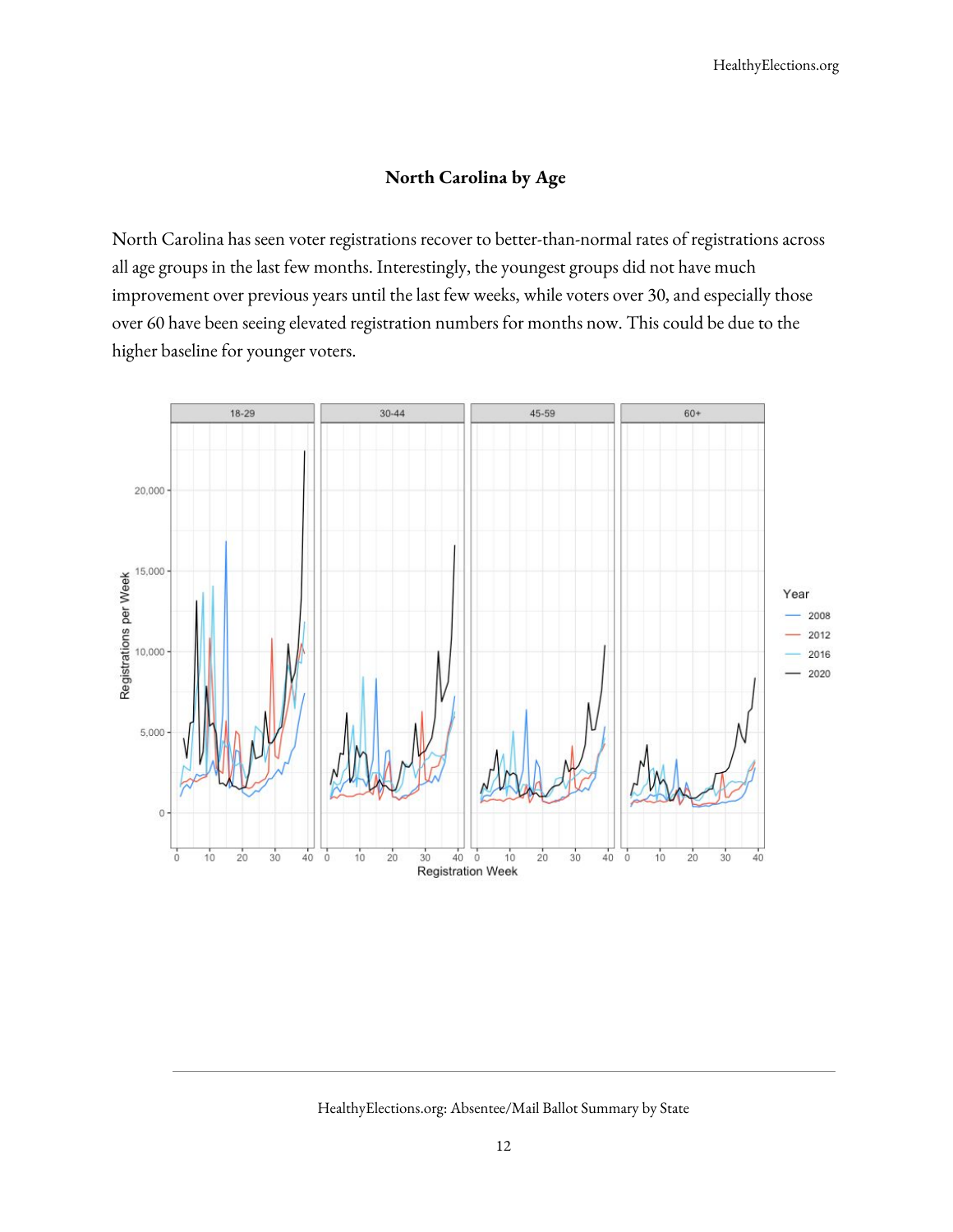#### **North Carolina by Party**

<span id="page-12-0"></span>Similar trends can be seen in the by-party numbers for North Carolina, though with a more straightforward sorting based on views of the pandemic. Democratic voters have been registering at slightly higher rates than previous years in the last few weeks, but for the most part were tracking or slightly below previous years (though with a higher baseline, like younger voters). Republican voters, and to a lesser extent unaffiliated/other voters have shown registration rates significantly above historical years for several months, and mostly in line with Democrats in absolute number.



HealthyElections.org: Absentee/Mail Ballot Summary by State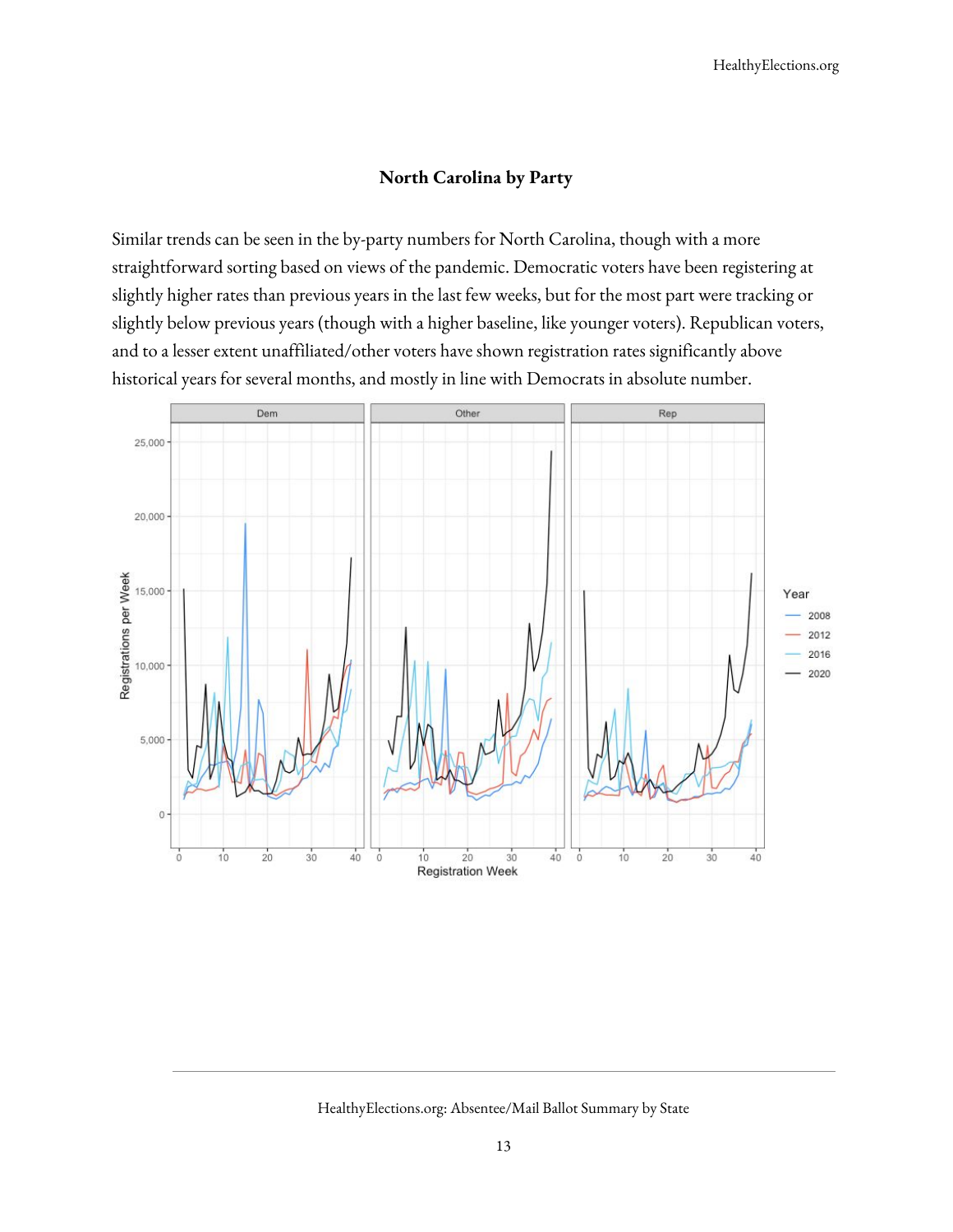#### **North Carolina by Race and Gender**

<span id="page-13-0"></span>The 2020 registration numbers for North Carolina by race and gender are dominated by a trend some have called the "rise in nones," where voter registrations of any specific demographic group are significantly down relative to years past. The charts below show cumulative registrations instead of weekly registrations to illustrate this point. By the election, fewer voters who identified as male, female, white, Black, or Hispanic will be registered than in 2016. This is made up for by huge increases in "other" categories which themselves are dominated by people not responding to the question, likely driven by increased online registration and these fields not being required, though the specific data to confirm that hypothesis are not in the voter file.



#### **North Carolina by Race**

HealthyElections.org: Absentee/Mail Ballot Summary by State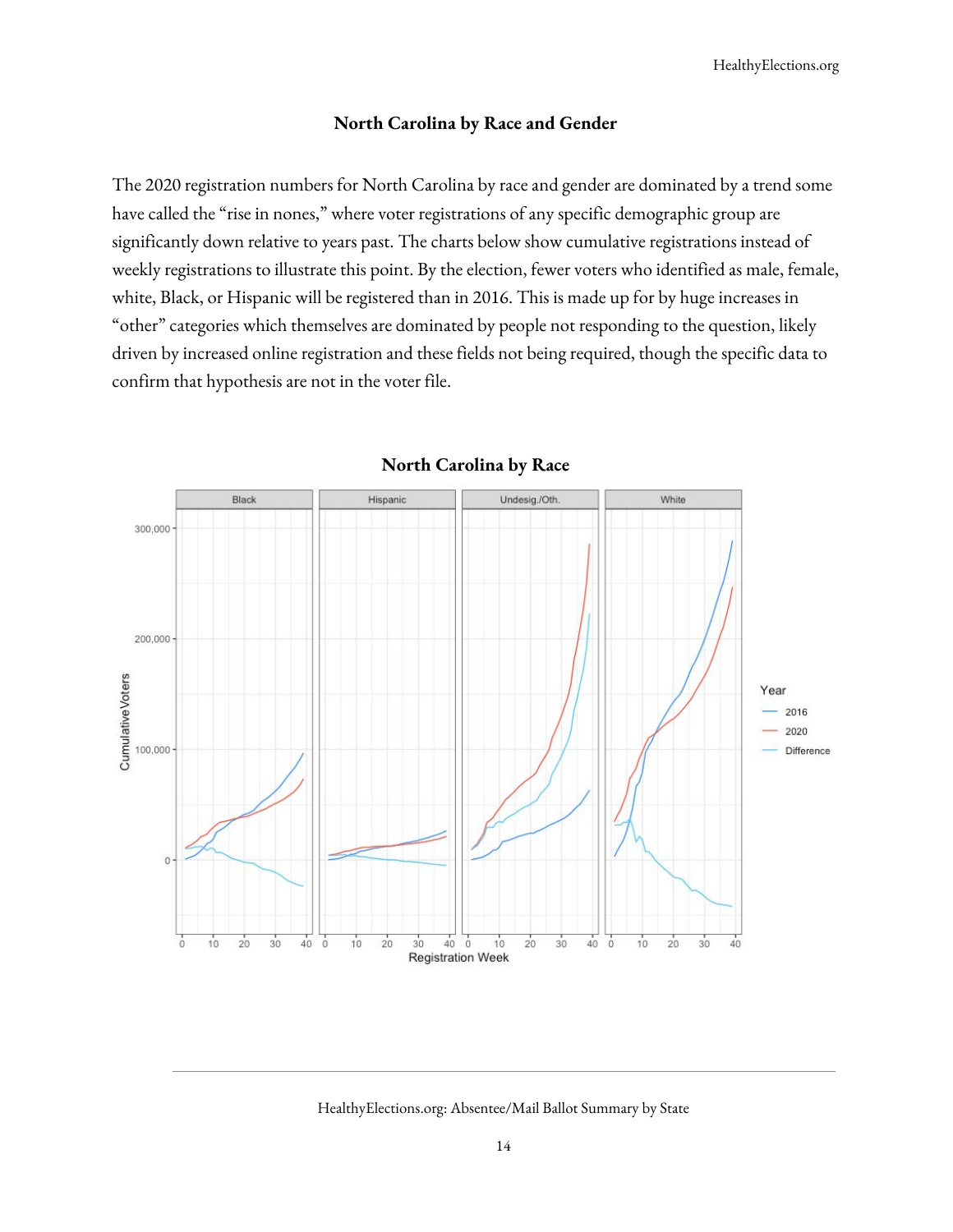

**North Carolina by Gender**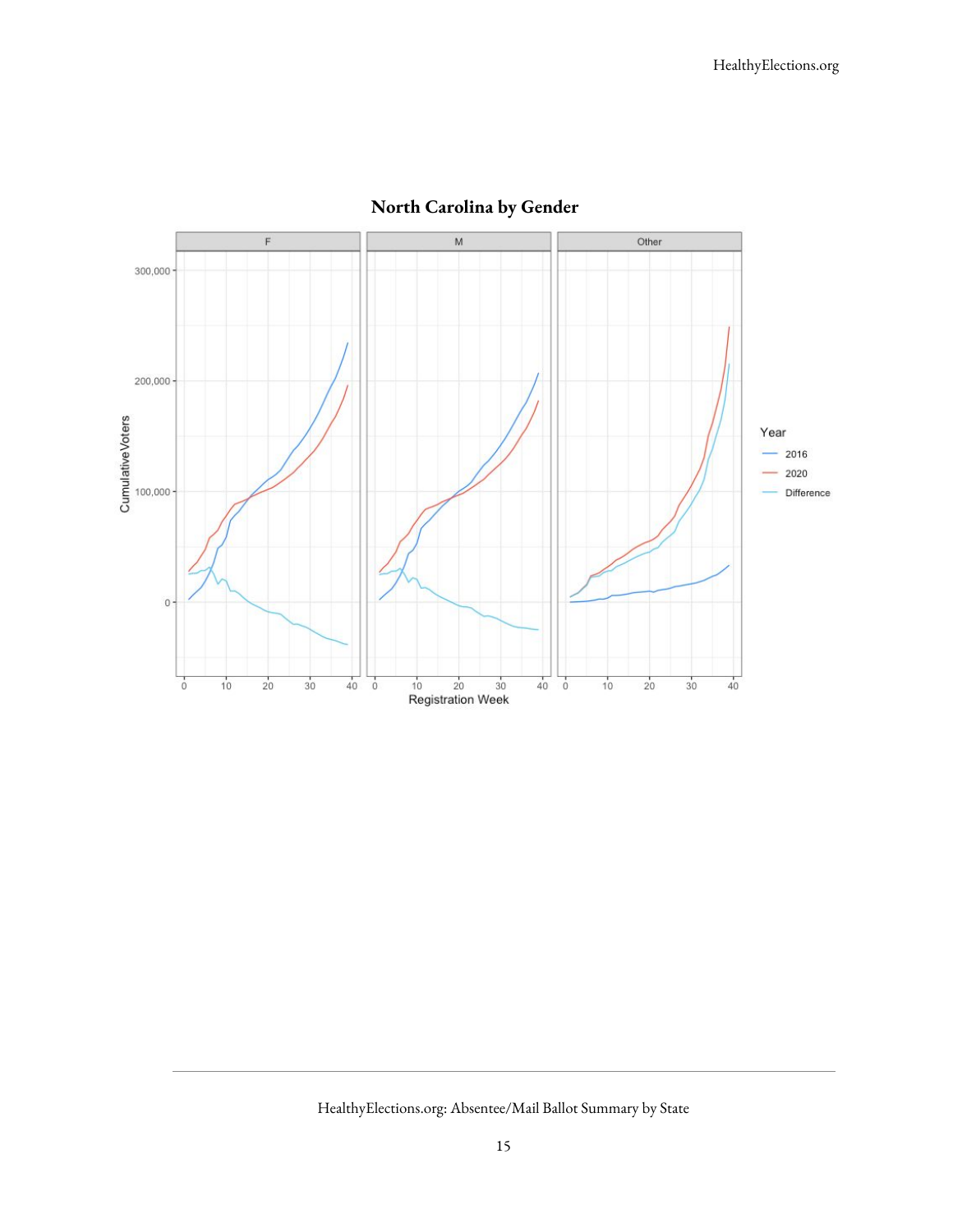### <span id="page-15-0"></span>Legal Battles and Legislation

While not every state has faced recent litigation and sudden changes to legislation in the realm of voter registration, there are some common themes to those that have. Accessibility to registration has been a hot button issue in several states, such as New Hampshire and Wisconsin. New Hampshire in particular recently had a senate bill struck down for making the registration process too complicated, and a house bill is currently up for debate as it seems to put a polling tax on students and transient people looking to register a vehicle or to vote in New Hampshire. New York, for contrast, has a bill on the governor's desk to set up automatic registration for state residents who interact with certain government agencies.

Both Wisconsin and New York have faced either ongoing civil suits or executive orders to move registration deadlines to 10 days before the election. On the flip side, Ohio kept their registration date for the primaries at 2/14, even when the election day itself was pushed back to 4/28, making the registration deadline effectively 74 days before election day, rather than the usual 30. Despite this, registration rates do not seem to have been affected by the pandemic in Ohio.

In addition to voter registration deadline challenges, parties have filed suits in several states to reduce or alter the identification requirements necessary to register to vote, the most notable of which is DNC v. Bostelmann, a Wisconsin case that reached the US Supreme Court requesting relief for vote-by mail registration deadlines and removing the requirement to provide a photocopy of one's government ID. Most jurisprudence in such cases involve the Purcell Doctrine, which advises against judicial intervention close to an election. For a more comprehensive list of litigation, The Healthy Election Project's [Covid-Related](https://healthyelections-case-tracker.stanford.edu/) Election Litigation Tracker tracks 300+ cases in 44 states.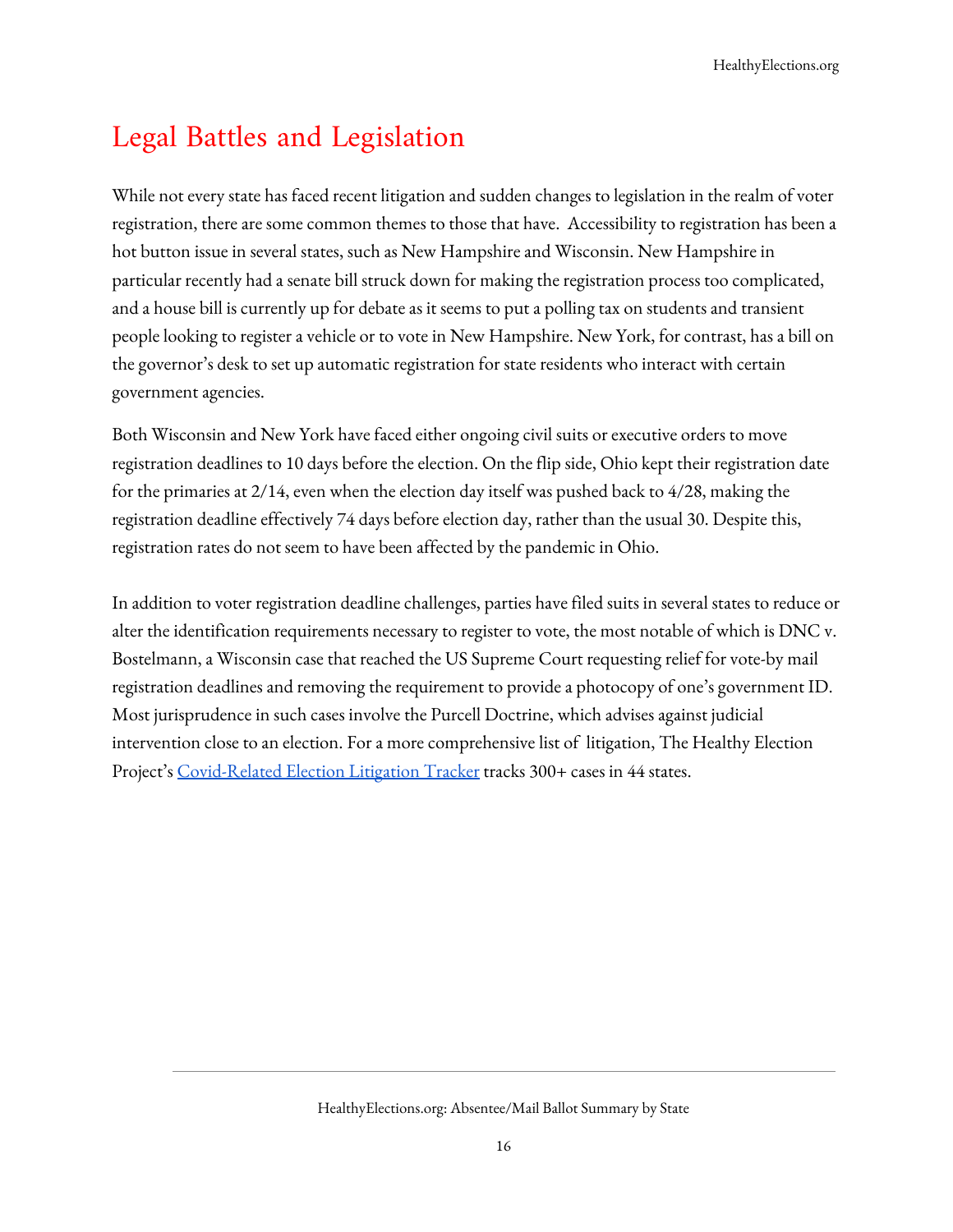HealthyElections.org

### <span id="page-16-0"></span>Conclusions

Voter registration patterns in 2020 have seen definite shifts from 2016, with changes stemming from the global pandemic and a major presidential election. In terms of sources of registration, online registration has been adopted in multiple states since 2016, including in Florida, North Carolina, and Ohio, yet registering through state Departments of Motor Vehicles has remained the most common method for registration in states that have the option.

As a general trend, the start of 2020 saw higher levels of registration than 2016, but a steep drop-off occurred with the beginning of the pandemic in March and April. While registration numbers began to recover across the board between May and October, some states saw more complete recoveries than others, and it may be impossible to determine the actual impact of the pandemic on what was gearing up to be a record year for voter registrations.

On a state level, demographic trends get a little more complicated. In North Carolina, there was a [large](http://www.oldnorthstatepolitics.com/2020/08/lay-of-political-land-nc-voters.html) increase in the number of [unreported](http://www.oldnorthstatepolitics.com/2020/08/lay-of-political-land-nc-voters.html) values for race and gender this year, making it tough to draw precise conclusions about trends. However, in Florida, while all racial groups saw a dip in registrations at the beginning of the pandemic, registrations of white voters completely recovered. On the other hand, registrations for Black voters and for Hispanic voters, especially, did not see a comparable recovery when compared to 2016, as of the October 2020 voter file from Florida.

On the flip side, age and party have been more consistently reported. Interestingly, while registration rates dropped for all age groups in Florida during April, voters aged 30+ recovered their numbers completely relative to 2016 in recent months, while voters aged 18-29 were slower to pick up in registrations (though as expected, voters aged 18-29 make up the largest share of new registrants). North Carolina also has shown higher registration numbers for those aged 30+ (especially in the 60+ cohort) with a relatively small increase in numbers for voters aged 18-29, though this younger age group still has a higher baseline number of registrants than the others.

By party, both North Carolina and Florida have seen a recent surge in Republican-affiliated registrants while Democrats have stayed more or less on par with 2016. In both states, this puts the total numbers of Republicans registered closer to the Democratic registration totals than they have historically been

HealthyElections.org: Absentee/Mail Ballot Summary by State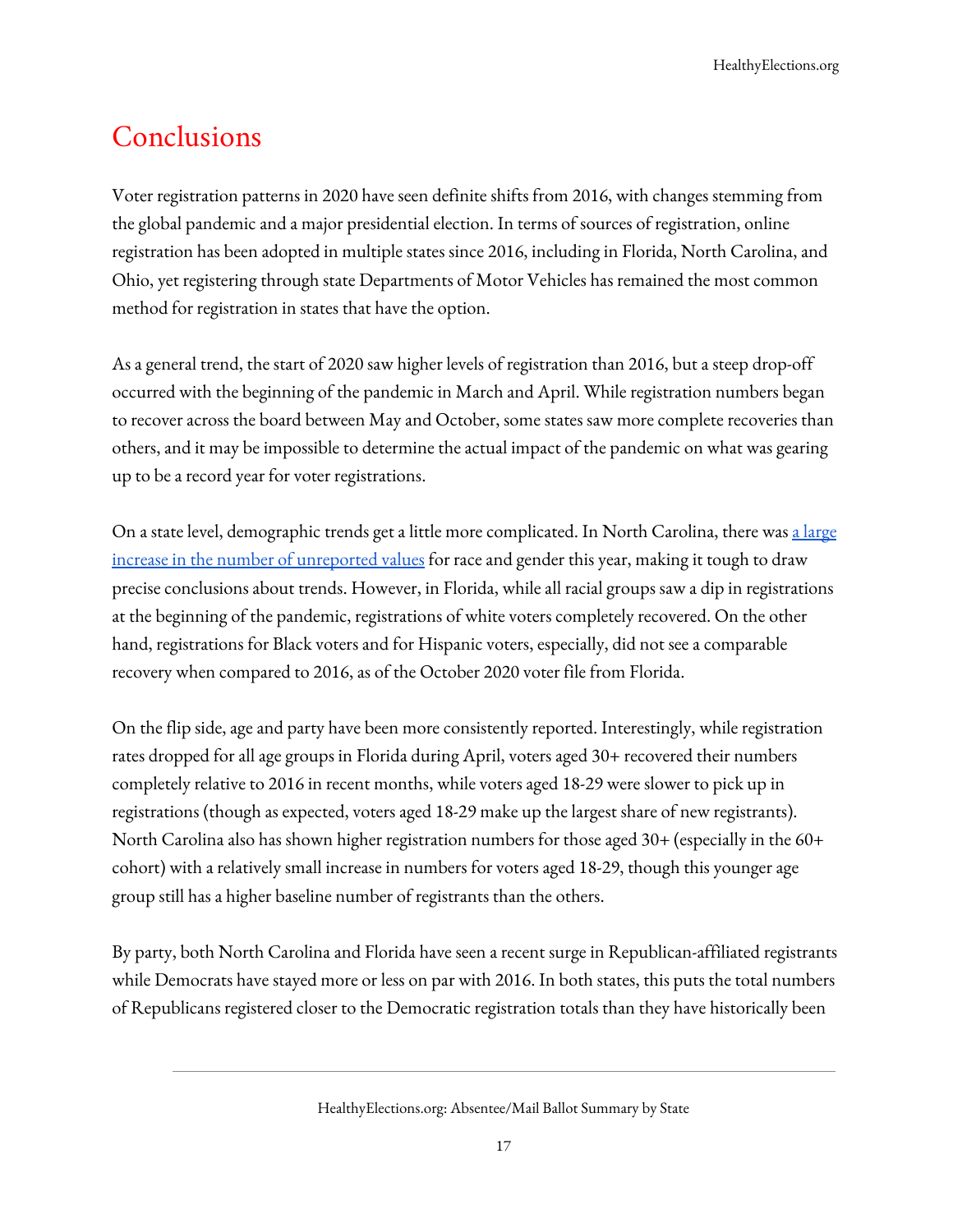(in 2016, for example, Republican registrants in Florida trailed Democratic registrants by about 330,000 — as of [mid-October](https://www.nytimes.com/2020/10/19/us/politics/vote-registration-Florida-North-Carolina-Pennsylvania.html) 2020, that gap is just 134,000.)

Election-related legislation and litigation has been more focused on vote-by-mail than on registration, though there are several legal battles around the country handling voter registration deadlines, ID requirements, and registration accessibility. In several of these cases, especially in swing states, lower level courts have leaned towards leniency in voter registration cases, while appeals courts have proved less flexible towards changing state voter registration protocols. There appears to be a central tension between courts and legislature over which branch ultimately has control on voter registration and how adaptable the process can be in the midst of the pandemic.

## <span id="page-17-0"></span>Appendix

Georgia Charts

Total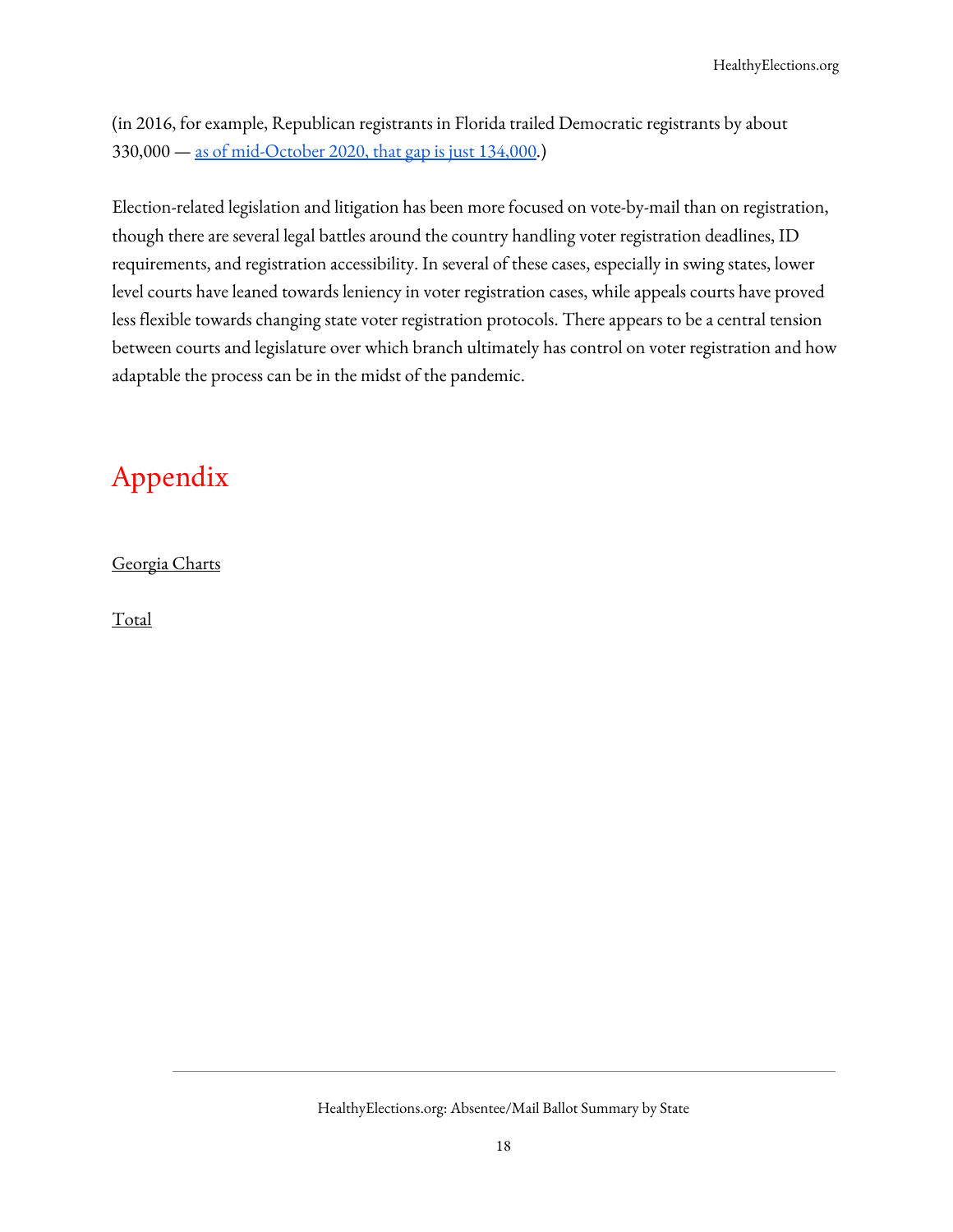

By Race: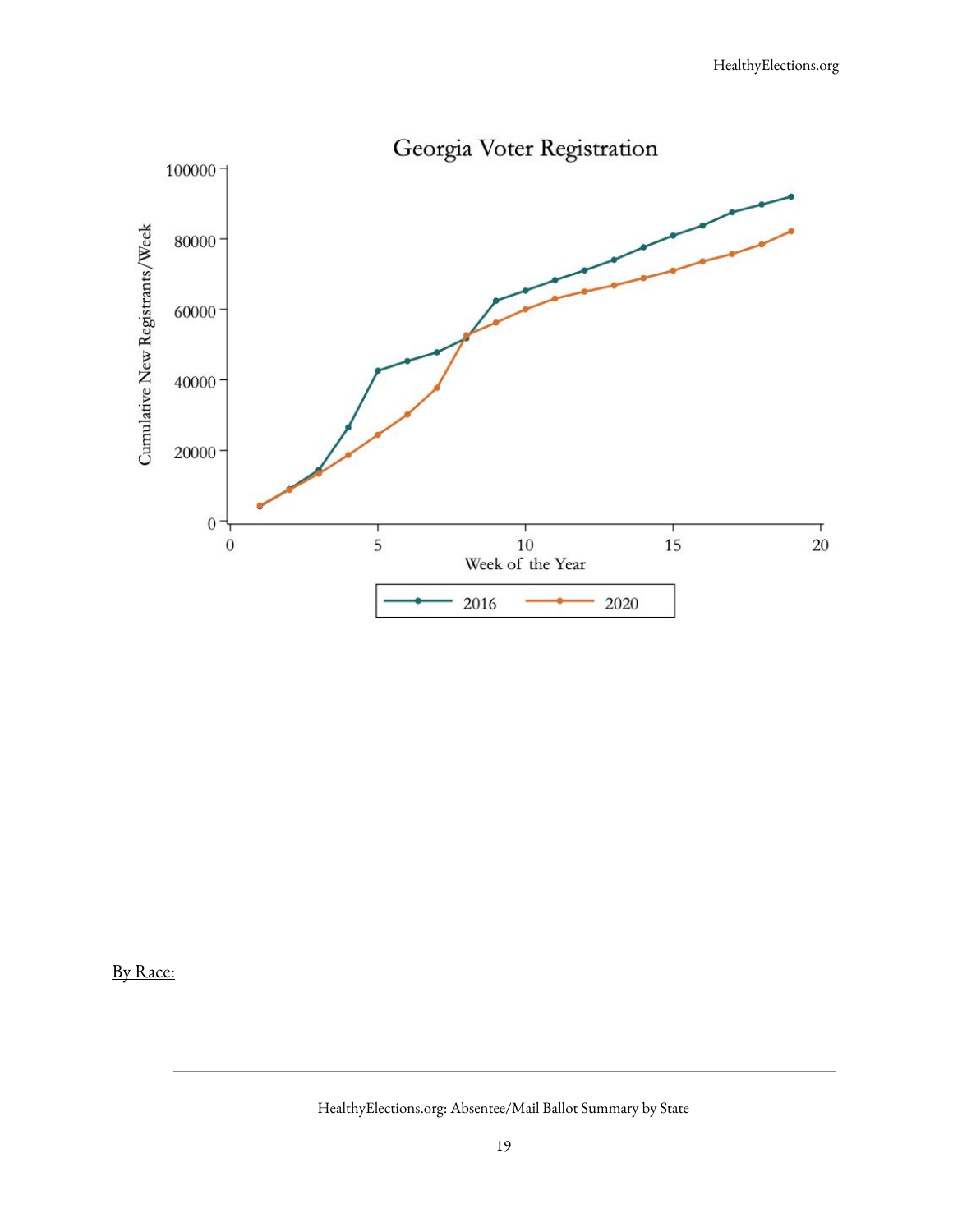

HealthyElections.org: Absentee/Mail Ballot Summary by State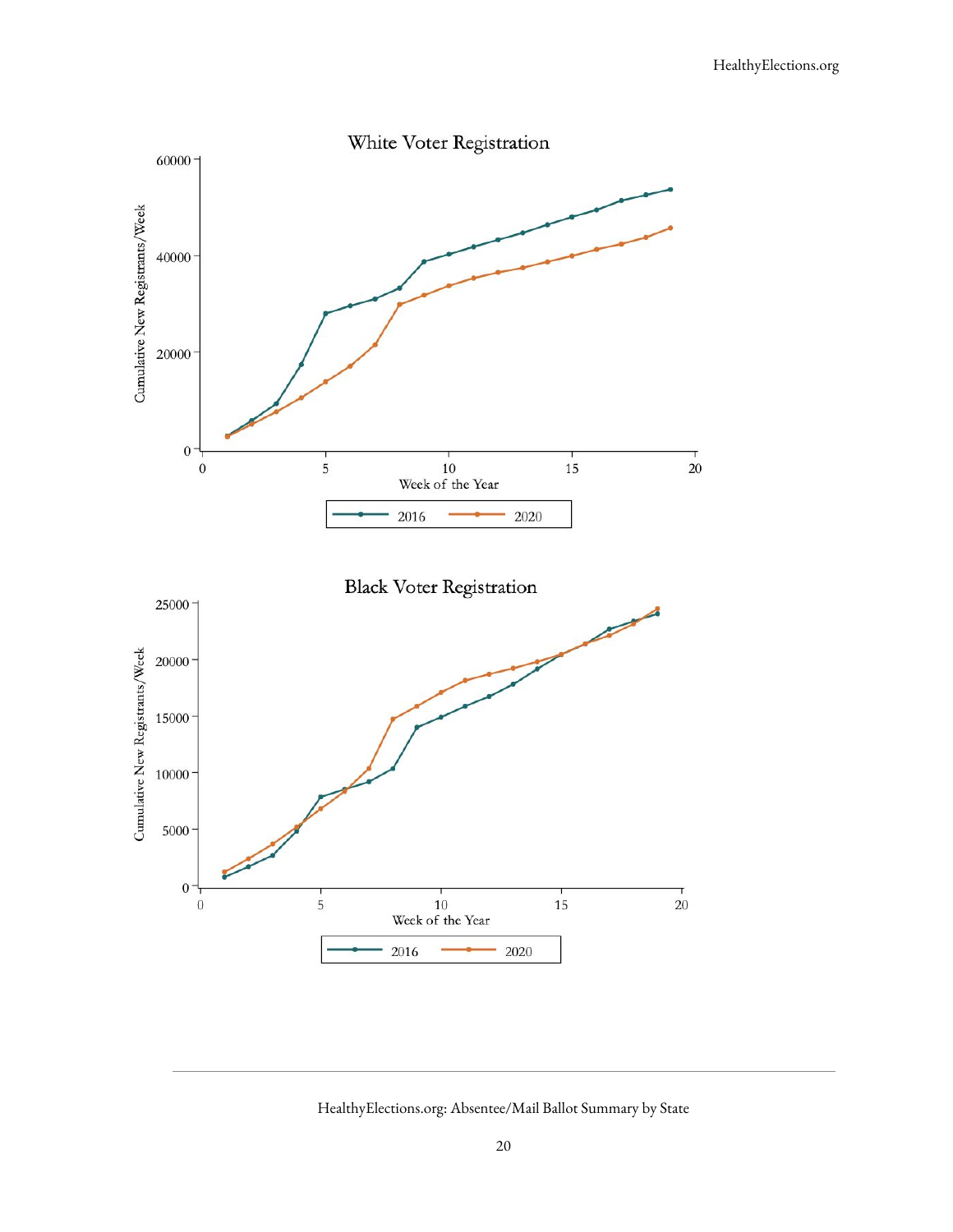

HealthyElections.org: Absentee/Mail Ballot Summary by State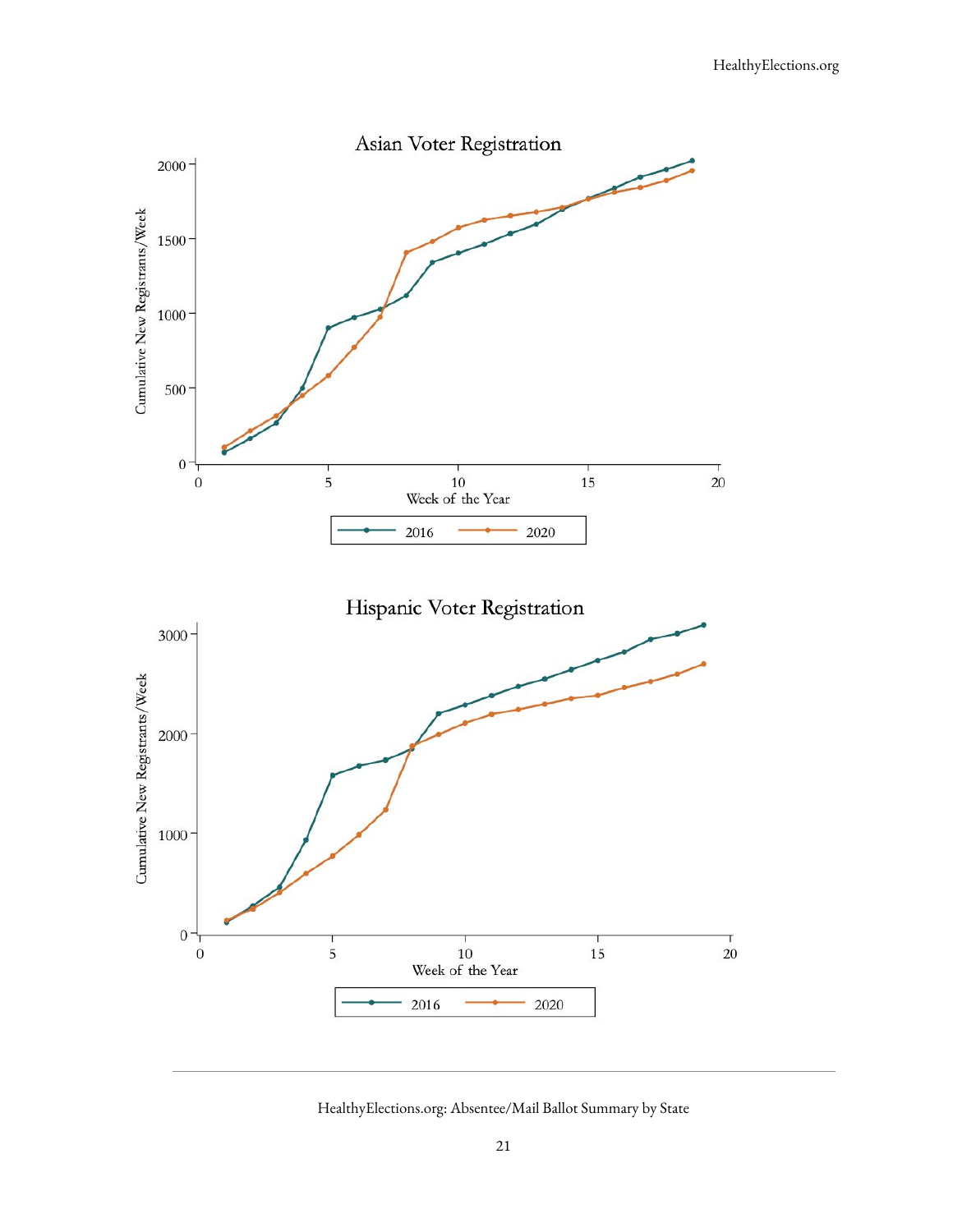



HealthyElections.org: Absentee/Mail Ballot Summary by State